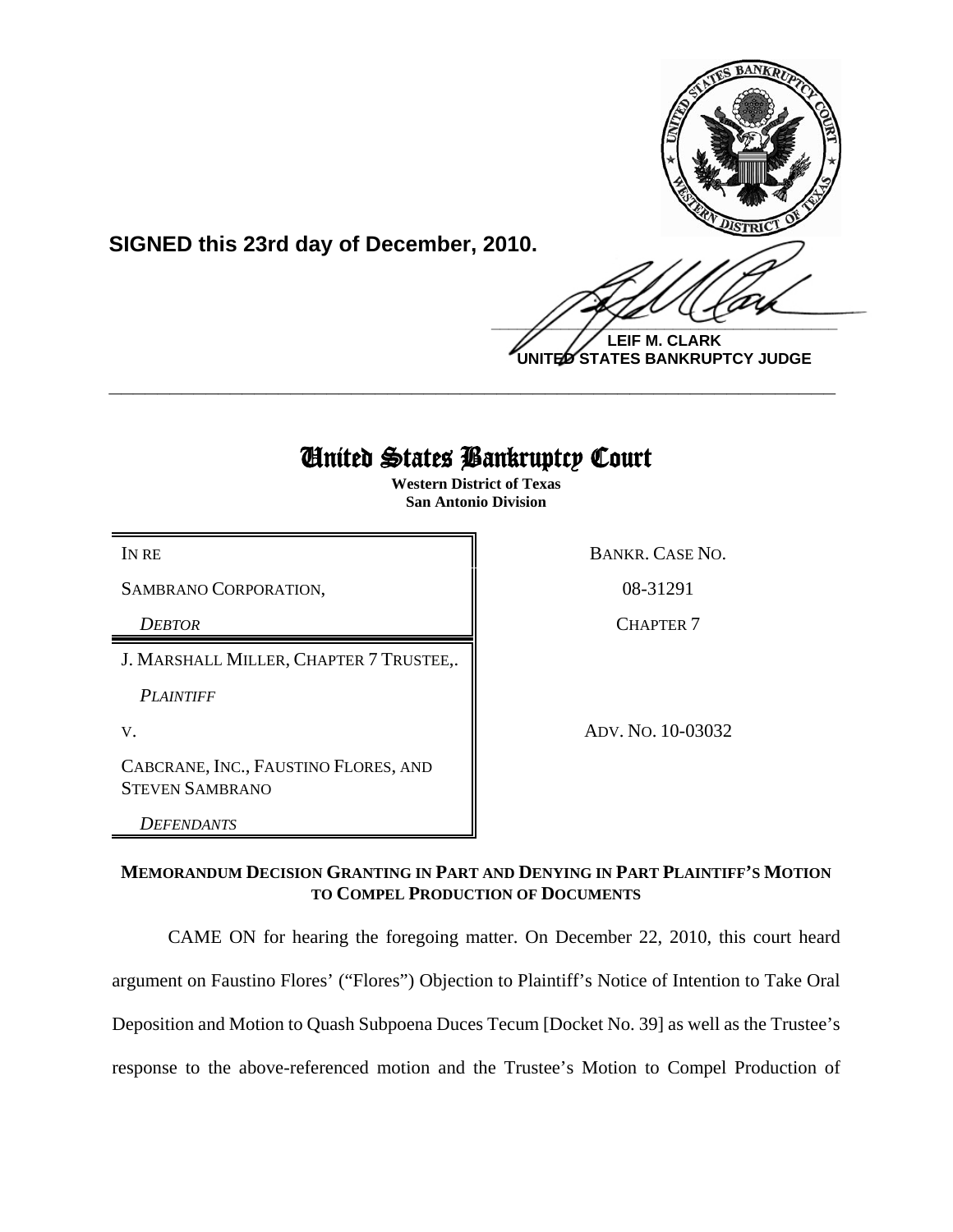Documents [Docket No. 40]. For the reasons stated below the court will grant in part and deny in part the Trustee's Motion to Compel Production of Documents.

### **Factual Background**

Information on file with the Secretary of State indicates that Defendant Flores is allegedly an officer and/or director of Defendant Cabcrane. He is also the Secretary and Treasurer of the Debtor. On August 17, 2010, the trustee filed an adversary proceeding against Cabcrane and Flores alleging, among other things, fraudulent transfer. In connection with discovery in that proceeding, the parties agreed that the trustee would take Flores' deposition on December 27, 2010. Flores did not object to the deposition itself, but objected to the trustee's demand that Flores produce various documents at the deposition. Flores has objected to this production on Fifth Amendment grounds, arguing that the compelled production of certain documents requested by the trustee would violate his Fifth Amendment right against compelled self-incrimination.

In particular, the requests to which Flores has objected on Fifth Amendment grounds are:

1) any and all bank statements from the years 2005, 2006, 2007 and 2008 for any accounts on which you were a signatory;

2) Tax returns for the years 2005, 2006, 2007 and 2008, including W-2s, 1099s, K-1s, and any other supporting documentation evidencing income earned, for you and your spouse;

3) all financial statements prepared by you or on your behalf for the years 2005, 2006, 2007 and 2008 for you and your spouse;

4) any and all title for vehicles, boats, recreational vehicles, trailers, and any other titled property in which you currently hold an interest, either individually or through community property;

5) any and all documents evidencing ownership in real property in which you and/or your spouse hold an ownership interest.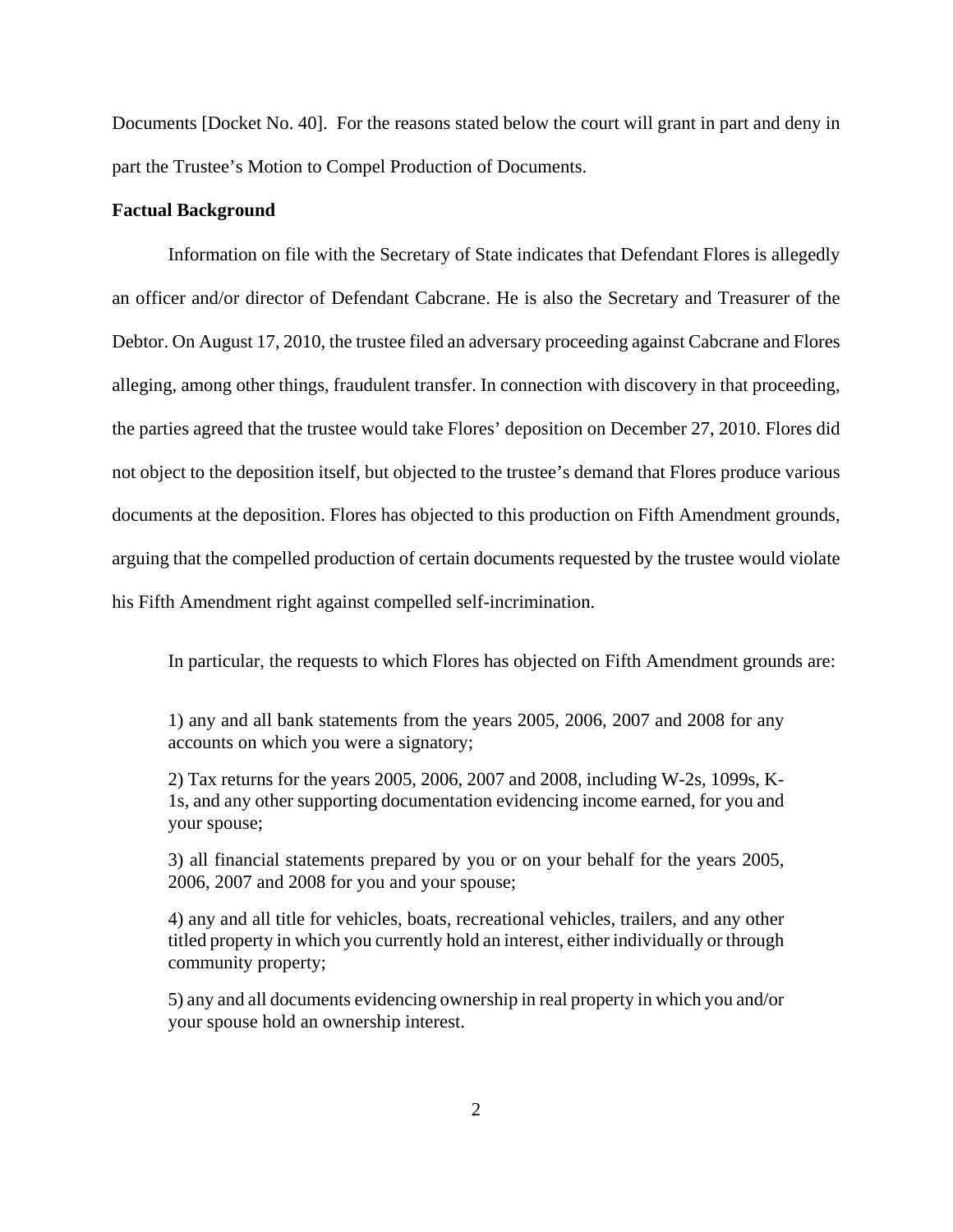The trustee filed a response arguing that the documents at issue fell within the "required records" exception to the Fifth Amendment "act of production" privilege.

The Defendant also contended that, independent of his claim of privilege, the Plaintiff's request for production with respect to items four and five is premature, as the discovery is more appropriate to post-judgment discovery.

#### **Legal Analysis**

The Fifth Amendment protects "an individual from being compelled 'to produce evidence which may later be used against him as an accused in a criminal action.'" *Toyota Motor Credit Corp. v. Palma*, 2007 U.S. Dist. LEXIS 86540, at \*4 (N.D. Tex. Nov. 26, 2007) (quoting *Maness v. Meyers*, 419 U.S. 449, 461 (1975)). "This privilege may be asserted in any proceeding, including a civil proceeding." *Id*. In *Fisher v. United States*, the Supreme Court held that the Fifth Amendment privilege against self-incrimination could be invoked to protect an individual from being compelled to personally produce documents, even if the contents of those documents were not privileged, if the act of production would have testimonial aspects that could be self-incriminating. *Fisher v. United States,* 425 U.S. 391, 410 (1976). The Court noted that, by producing documents, the producing party implicitly concedes possession and control of the documents and indicates that the documents produced are, in fact, the documents described in the subpoena, thus implicating the testimonial prerequisite for Fifth Amendment protection. *Id*. This decision solidified what is commonly called the "act of production privilege." The Southern District of New York succinctly summarized this privilege in *AAOT Foreign Econ. Ass'n (VO) Technostroyexport v. International Dev. & Trade Servs.*: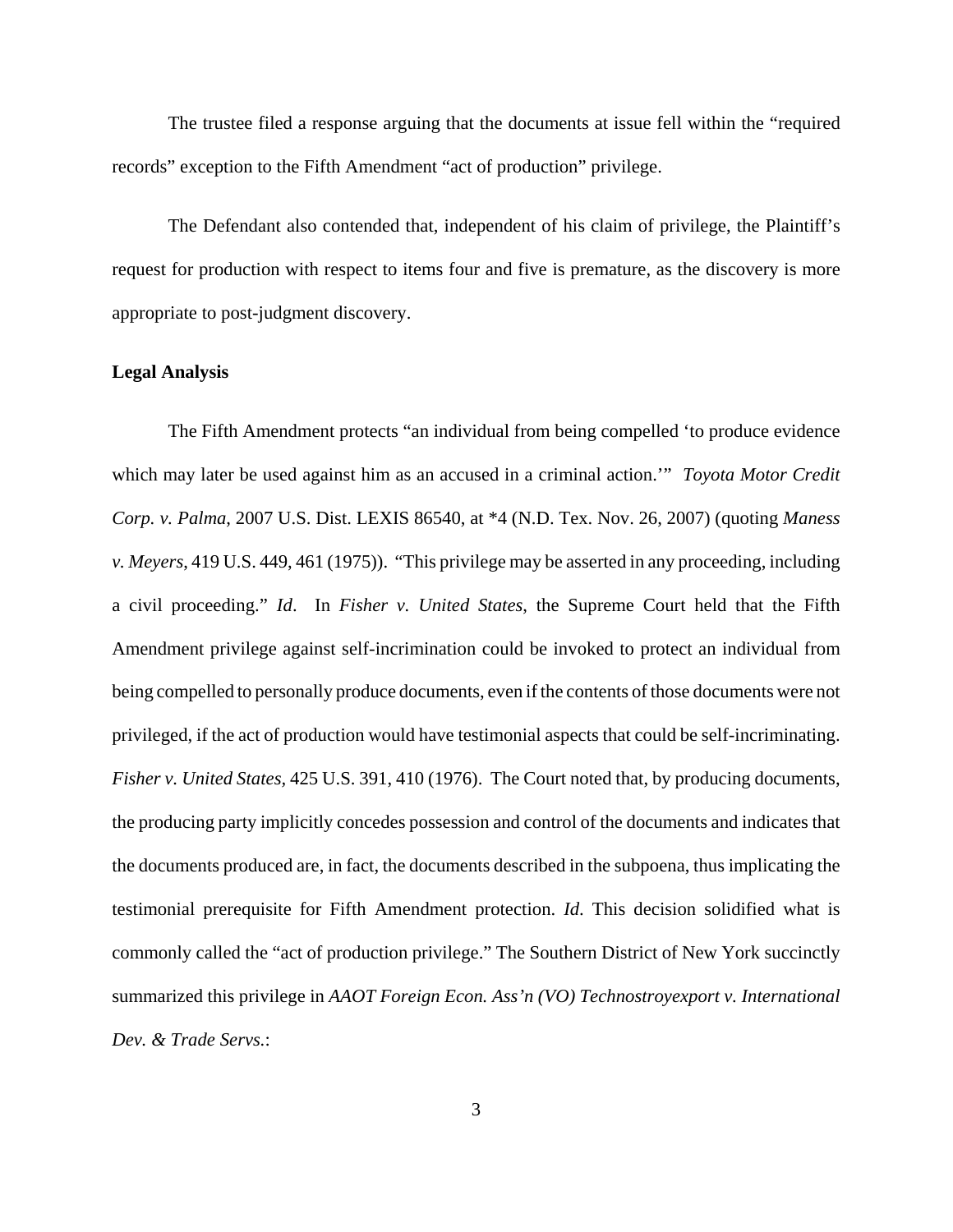the act of production may result in incriminating testimony in two situations: "(1) if the existence and location of the subpoenaed papers are unknown to the government; or (2) where production would implicitly authenticate the documents. "

1999 U.S. Dist. LEXIS 16617, at \*19-20 (S.D.N.Y. Oct. 21, 1999) (citation to *Fisher* omitted). Therefore, if the "existence and location of the [subpoenaed] papers are a foregone conclusion and the [subpoenaed party] adds little or nothing to the sum total of the Government's information by conceding that he in fact has the papers[,]" then "no constitutional rights are touched" by enforcement of the subpoena. *Fisher*, 425 U.S. at 411. "The question is not of testimony but of surrender." *Id*.

To receive Fifth Amendment protection under the "act of production privilege," two requirements must be satisfied: (1) The act of producing the documents must have "testimonial" aspects (as described above) and (2) the documents must be self-incriminating. To satisfy the selfincriminating prong of the privilege, the party asserting the privilege must demonstrate a "real and substantial risk" that answers may tend to incriminate. *In re Gilboe*, 699 F.2d 71, 74-75 (2d Cir. 1983); *see also United States v. Fox*, 721 F.2d 32, 40 (2d Cir. 1983) (stating that "'[t]he witness is not exonerated from answering merely because he declares that in so doing he would incriminate himself – his say-so does not of itself establish the hazard of incrimination. It is for the court to say whether his silence is justified.'") (quoting *Hoffman v. United States*, 341 U.S. 479, 486 (1951)); *United States v. Argomaniz*, 925 F.2d 1349, 1353 (11th Cir. Fla. 1991) (stating that "[t]he [party] seeking the protection of this privilege [against self-incrimination] to avoid compliance with an IRS summons 'must provide more than mere speculative, generalized allegations of possible tax-related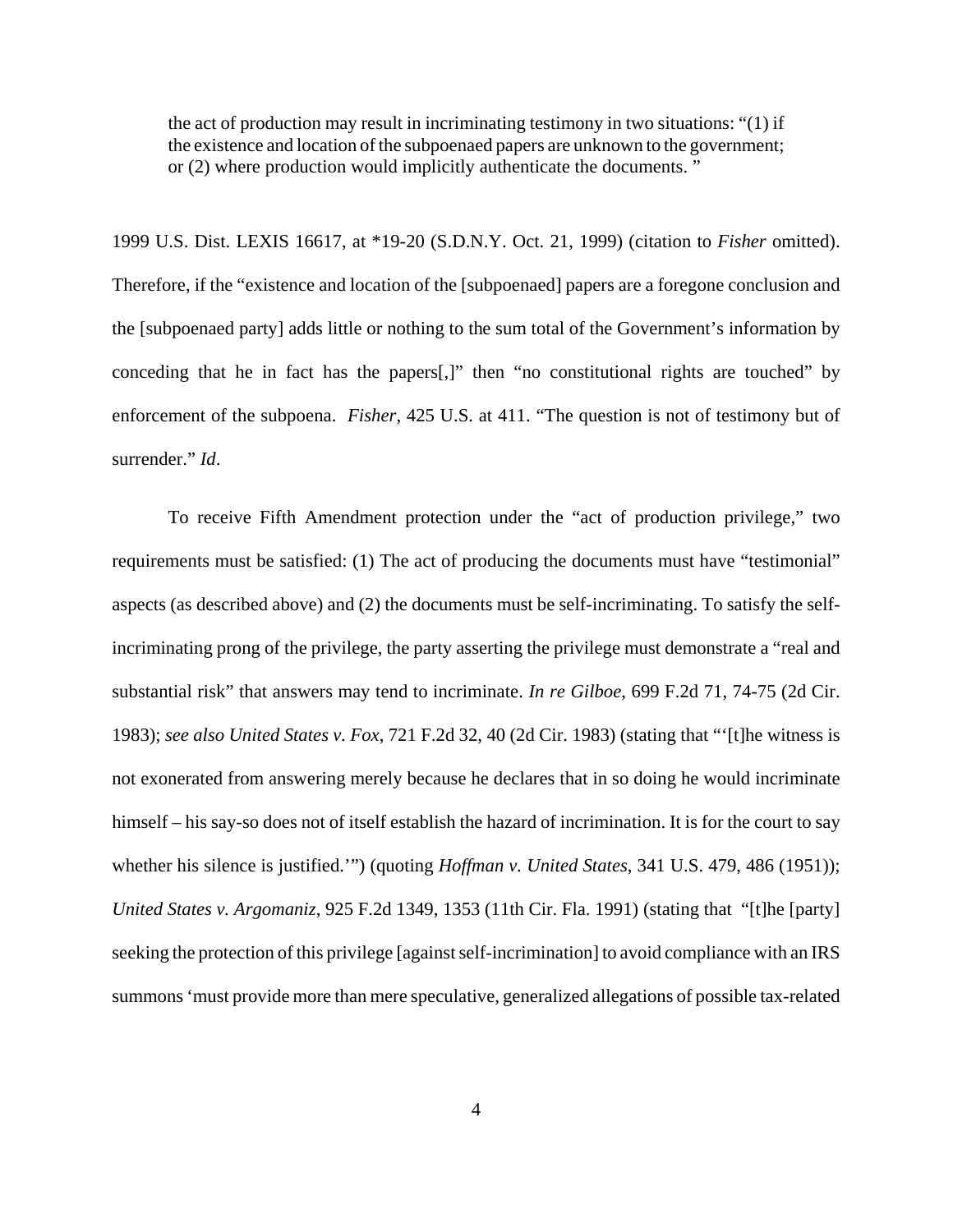prosecution. ... The taxpayer must be faced with substantial and real hazards of self-incrimination.'") (quoting *United States v. Reis*, 765 F.2d 1094, 1096 (11th Cir. 1985)).

It is possible for a party to receive protection under the act-of-production privilege even where no criminal case is pending against him. *See In re DG Acquisition Corp.*, 208 B.R. 323, 329 (Bankr. S.D.N.Y. 1997) (concluding that four non-debtor spouses could raise the Fifth Amendment act-of-production privilege in response to various subpoenas from the trustee even though there were no criminal charges pending against either the debtors or their spouses). Here the trustee has filed an adversary proceeding alleging fraudulent transfer, but no criminal charges are currently pending against Flores. Thus, the issue is whether requiring Flores to produce the requested documents would have testimonial aspects that would tend to incriminate Flores. The Supreme Court has extensively addressed the application of the act-of-production privilege in two cases: *Fisher*, 425 U.S. 391 (1976) and *United States v. Hubbell*, 530 U.S. 27 (2000). In *Fisher*, the Court refused to grant Fifth Amendment protection to the act of producing certain tax documents, concluding that requiring the subpoenaed party to produce the requested documents would not be testimonial; the Court noted that the government already knew of the existence of the requested documents and could independently authenticate them. *Fisher*, 425 U.S. at 411-13. In *Hubbell*, on the other hand, the Court upheld the subpoenaed party's assertion of the privilege. The Court there stated,

[w]hile in *Fisher* the Government already knew that the documents [described in the subpoena] were in the attorneys' possession and could independently confirm their existence and authenticity through the accountants who created them, here [in *Hubbell*] the Government has not shown that it had any prior knowledge of either the existence or the whereabouts [of the requested documents].

*United States v. Hubbell*, 530 U.S. 27, 44-45 (2000). These cases illustrate that "[w]hether an act of production is sufficiently testimonial to implicate the Fifth Amendment, [] depends on the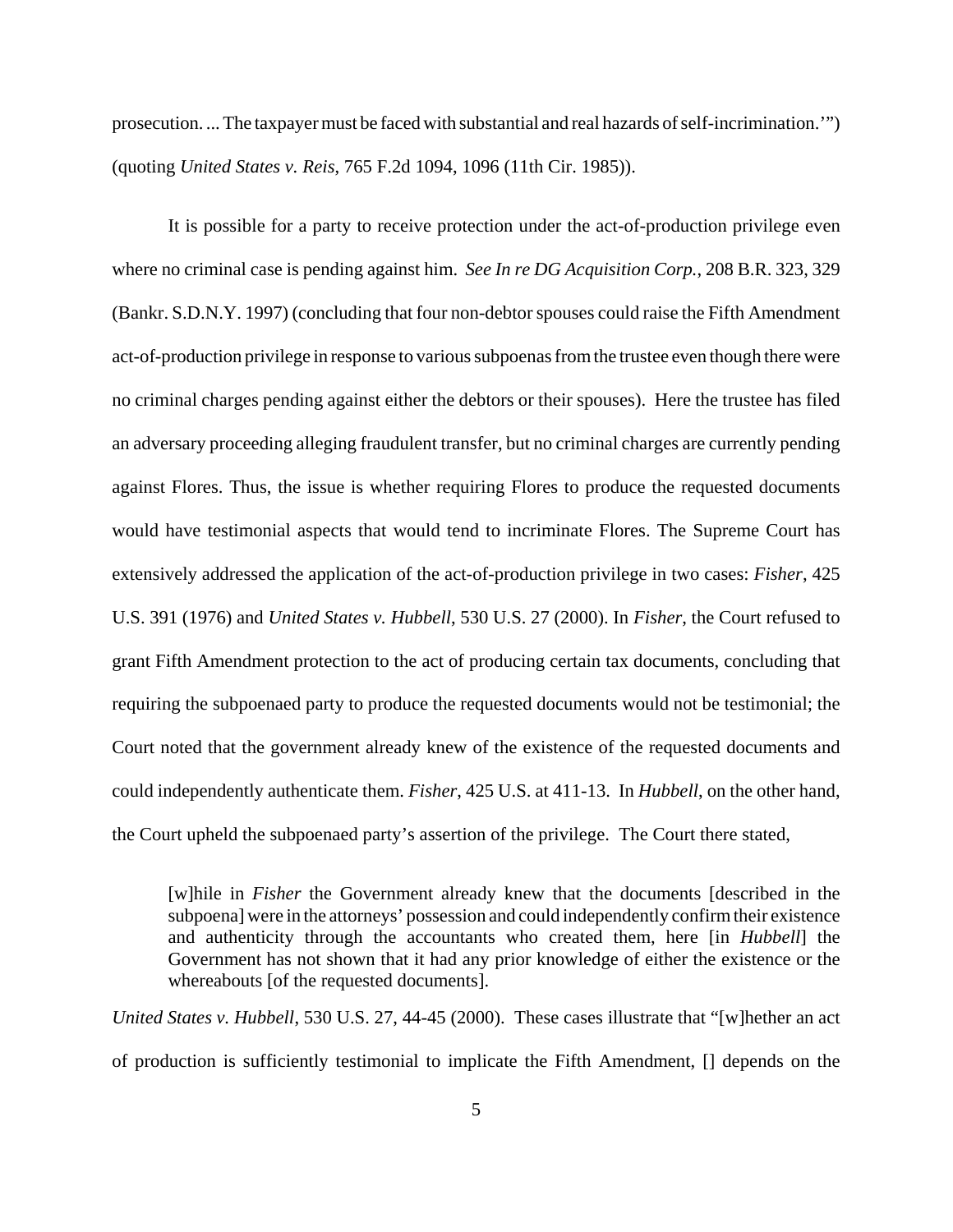government's knowledge regarding the documents before they are produced." *United States v. Ponds*, 454 F.3d 313, 320 (D.C. Cir. 2006). In other words, if the government (or here, the trustee) already knows that the requested documents exist, then the act of producing those documents would not be "testimonial;" it would not serve as an implicit admission of the existence of the documents. *See Fisher*, 425 U.S. at 411. "The government 'bears the burdens of production and proof on the questions of . . . possession and existence of the summoned documents." *Doe v. United States (In re Grand Jury Subpoena)*, 383 F.3d 905, 910 (9th Cir. Cal. 2004) (quoting *In re Grand Jury Proceedings, Subpoenas for Documents*, 41 F.3d 377, 380 (8th Cir. 1994)). "When deciding whether the government has met its burdens of production and proof, courts should look to the 'quantum of information possessed by the government before it issued the relevant subpoena.' *Id*. (citation omitted). Before the *Hubbell* case went to the Supreme Court, the D.C. Circuit established a "reasonable particularity" standard for the government's burden of proof. *See Hubbell*, 167 F.3d 552, 579-80 (D.C. Cir. 1999) (requiring the government to establish its knowledge of the existence, possession, and authenticity of the subpoenaed documents with "reasonable particularity" before the communication inherent in the act of the production could be considered non-testimonial, and thus not protected by the Fifth Amendment). Although the Supreme Court did not explicitly adopt this particularity standard in *Hubbell*, the D.C. Circuit has since found that this standard remains valid and is consistent with the Supreme Court's holding in *Hubbell*. *See Ponds*, 454 F.3d at 320-321.

At the hearing, the trustee established, with reasonable particularity, his prior (independent) knowledge of the existence and authenticity of some of the requested documents (specifically, Flores' bank statements, tax forms, deeds and vehicle titles) (discussed below). That showing, in turn, establishes that the government as well would easily have an independent basis for knowing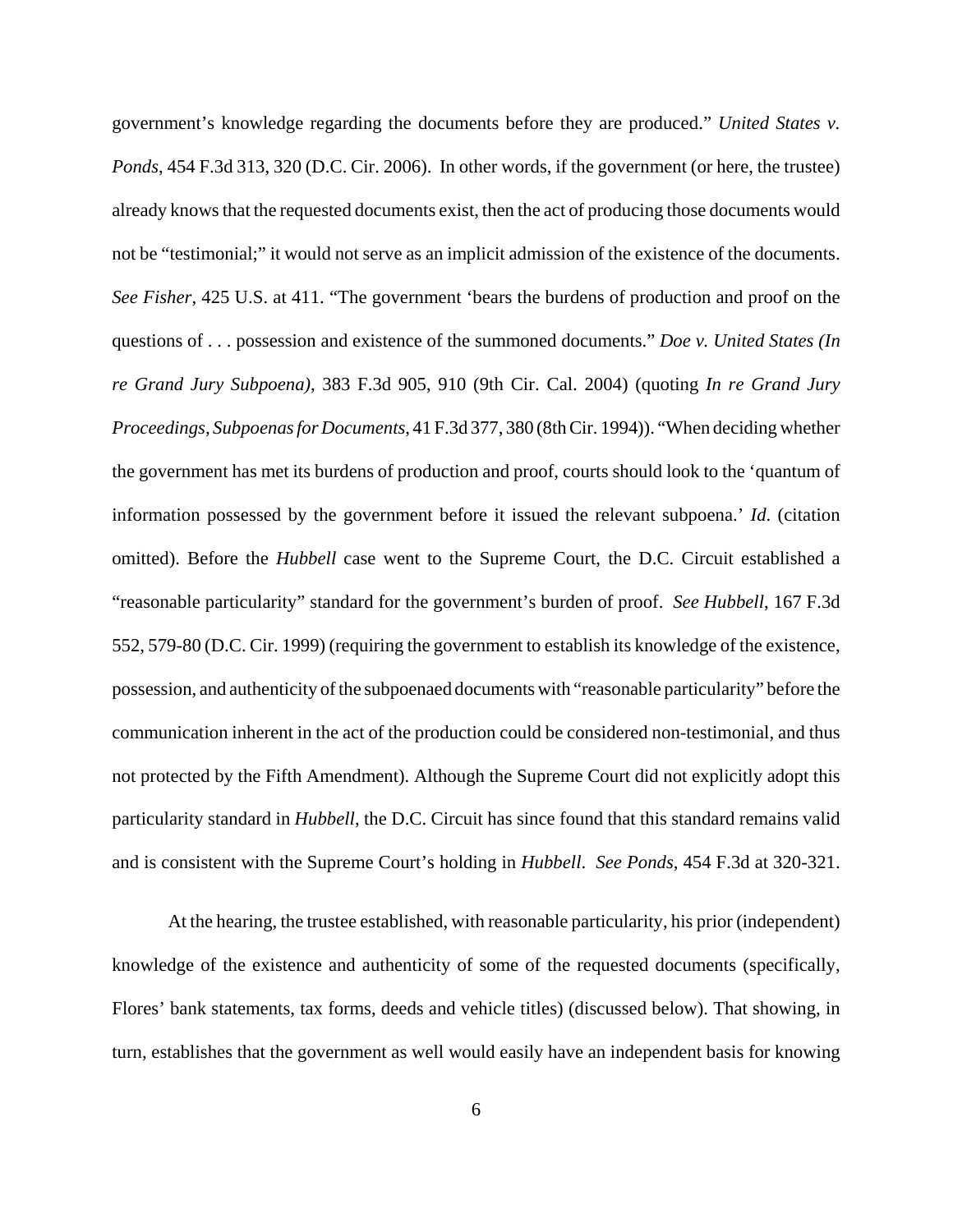of the existence of these documents – they need only ask the trustee. Such a showing was not necessary, however, with respect to Flores' tax forms, because those documents fit within the "required records" exception to the act-of-production privilege.

Under this exception, a person whose records are required to be maintained by law has no Fifth Amendment protection against self-incrimination when those records are ordered to be produced. *See In re Two Grand Jury Subpoena Duces Tecum Dated Aug. 21, 1985*, 793 F.2d 69, 73 (2d Cir. 1986) (the required records exception overrides the Fifth Amendment privilege "in situations in which the privilege would otherwise apply . . . ."); *Doe v. United States*, 711 F.2d 1187, 1191 (2d Cir. 1983). To qualify as a required record, a document must satisfy a three-part test: (1) it must be legally required for a regulatory purpose, (2) it must be of a kind that the regulated party customarily keeps, and (3) it must have assumed 'public aspects' which render it analogous to public documents.

*AAOT Foreign Econ. Ass'n (VO) Technostroyexport*, 1999 U.S. Dist. LEXIS 16617, at \*20-21 (citing *Grosso v. United States*, 390 U.S. 62, 67-68 (1968)); *see also In re Grand Jury Subpoenas*, 772 F. Supp. 326, 331 (N.D. Tex. 1991) (applying same three-part test for required records exception to act-of-production privilege). This exception "presupposes that compliance with the government's inquiry may be incriminating. Accordingly, 'where the narrow parameters of the doctrine are met, and the balance weighs in favor of disclosure, the information must be forthcoming *even in the face of potential incrimination.*'" *Id*. (citations omitted) (emphasis in original).

Flores' tax forms–i.e. his tax returns, W-2s, 1099s, K-1s, etc.–fall within the required records exception. "The filing of individual tax returns is required by law and is part of the Internal Revenue Service's regulatory scheme. Copies of tax returns are customarily kept by taxpayers. Moreover, if a required attachment to a return--the W-2 statement--gains a public aspect by virtue of being filed with the return, then plainly the filed return also acquires the same public aspect." *AAOT Foreign Econ. Ass'n (VO) Technostroyexport v. International Dev. & Trade Servs.*, 1999 U.S. Dist. LEXIS 16617, 21 (S.D.N.Y. Oct. 21, 1999); *see also United States v. Clark*, 574 F. Supp. 2d.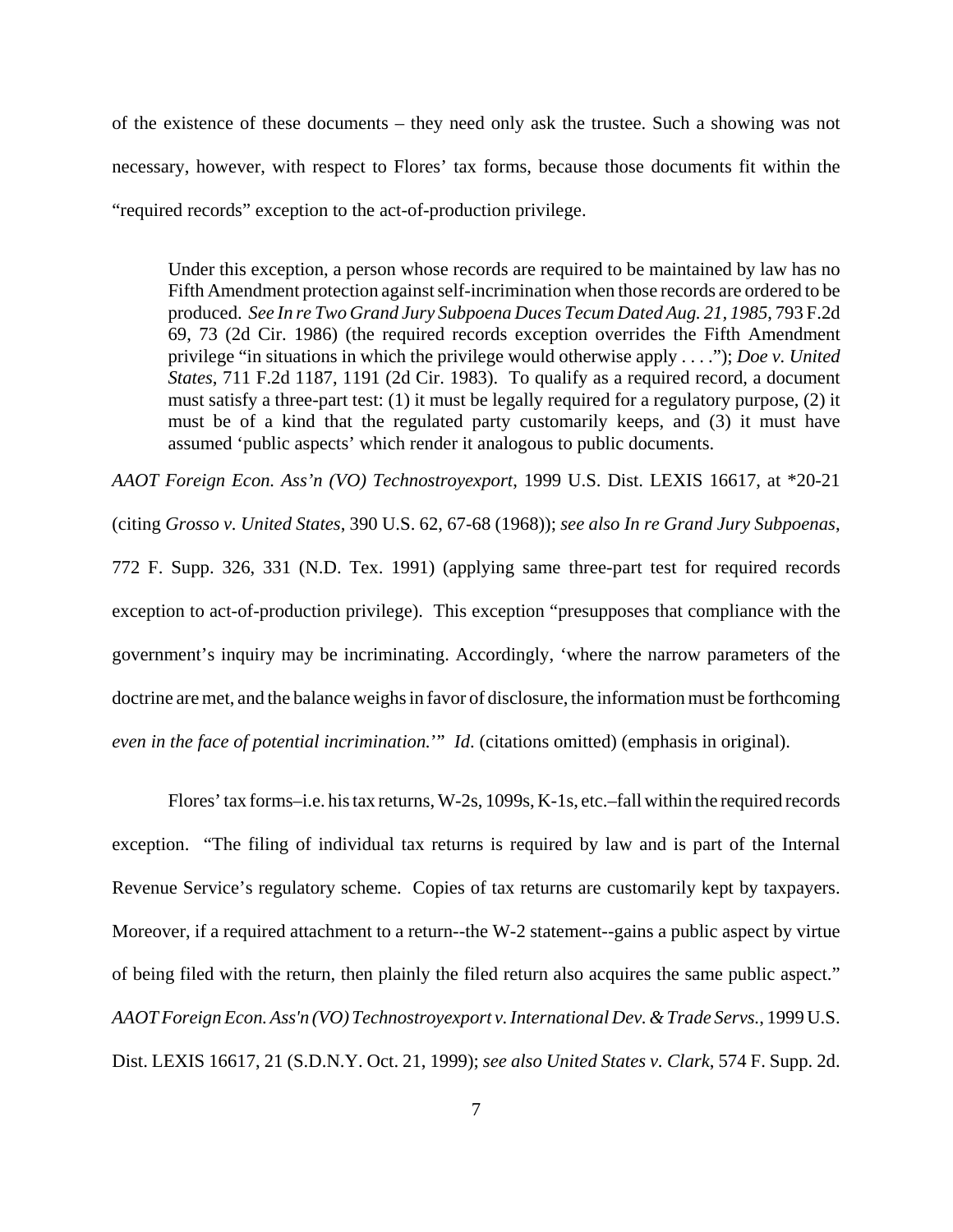262, 267 (D. Conn. 2008) (noting that "[c]ourts in the Second Circuit have held that 'required documents' include 'W-2 forms, 1099 statements, tax returns, and employee earnings statements.'") (quoting *United States v. Barile*, 2007 U.S. Dist. LEXIS 84393, 2007 WL 3534261, at \* 3 (N.D.N.Y Nov. 2, 2007)); *In re Doe*, 711 F.2d 1187, 1191 (2d Cir. 1983) ("We have little difficulty applying the required records exception to the W-2 and Schedule II prescription forms."); *United States v. Edgerton*, 734 F.2d 913, 918 (2d Cir. 1984) ("There is precedent for holding that W-2s and Forms 1099 are required records."). Thus, Flores must produce his tax returns for the years 2005, 2006, 2007 and 2008, including W-2s, 1099s, and K-1s.

Flores' bank statements, and documents evidencing ownership of vehicles and real property, present a different issue. Records prepared by someone other than Flores, even if not within the "required records" exception, generally do not receive protection from compelled production under the Fifth Amendment. In *United States v. Tervort*, the summonses at issue requested "documents and records regarding assets, liabilities, or accounts held in Respondent's name or for his benefit and which he owned in whole or in part, or in which Respondent had a security interest, including but not limited to bank statements**,** checkbooks, canceled checks, savings account passbooks, records or certificates of deposits, current vehicle registration certificates, deeds or contracts concerning real property**,** stocks and bonds, accounts, notes and judgments receivable, and all life or health insurance policies." 2008 U.S. Dist. LEXIS 116468, at \*18 (E.D. Cal. Dec. 18, 2008). The court first noted that "most of these documents are not of a type created by the taxpayer, and thus it is not likely that any testimonial evidence would be sought in the form of these documents." *Id*. The court then stated that "there is no apparent testimonial value to any admission of the existence of the requested records or of Respondent's possession of those documents because it is common knowledge that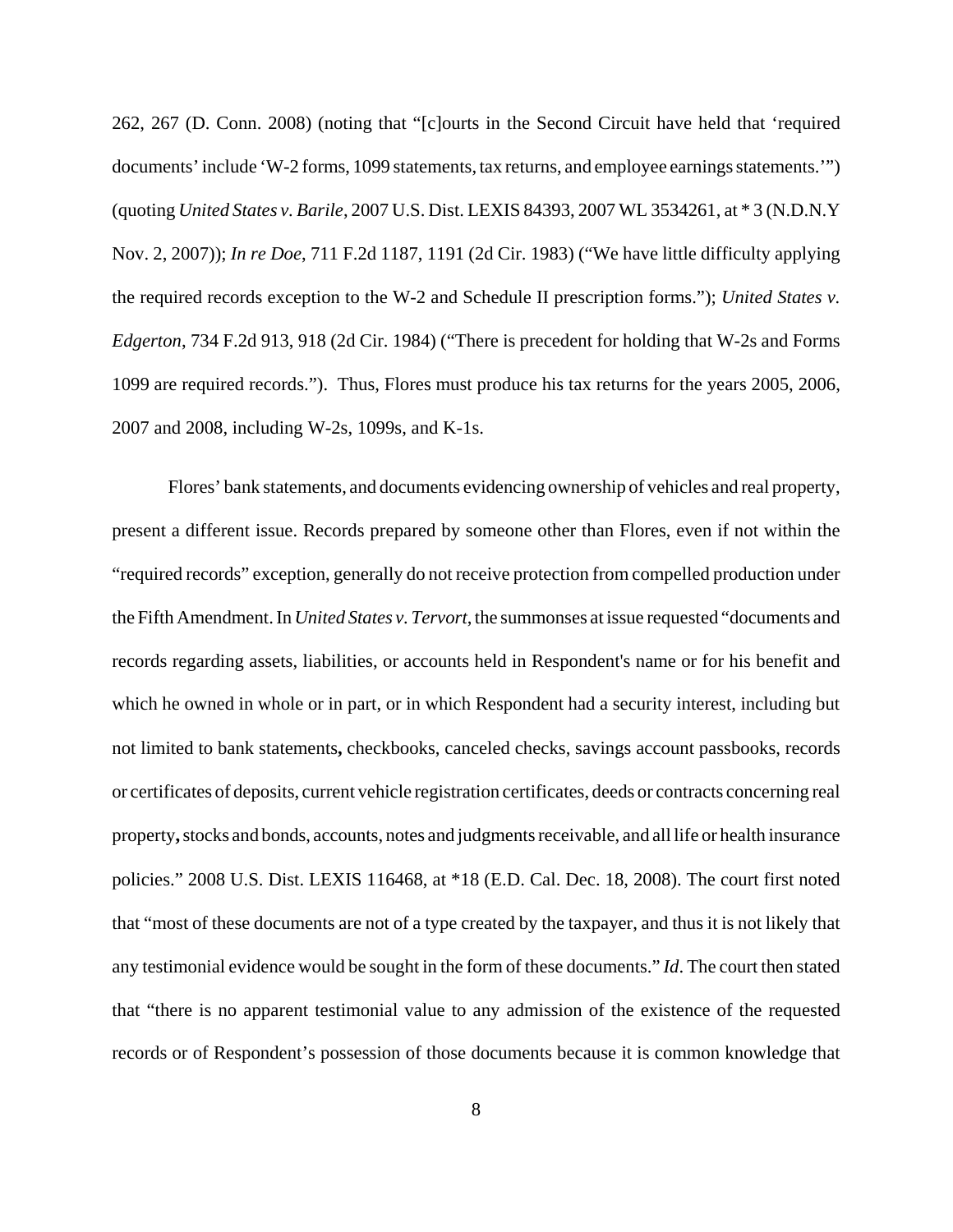banks and financial institutions keep records and send out statement, [sic] vehicle registration agencies issue certificates of ownership and registration, insurance agencies issue policies, etc. *Id*. at \*18-19. Finally, the court found that "[b]ecause the records were made or issued by a third party, Respondent's act of production would not amount to authentication." *Id*. at \*19. The court ultimately concluded that the claim of Fifth Amendment privilege had not been met. *Id*. *See also Fisher v. United States*, 425 U.S. at 426 (Brennan, J., concurring) (noting that "[p]roduction of documentary materials created or authenticated by a State or the Federal Government, such as automobile registrations or property deeds, would seem ordinarily to fall outside the protection of the privilege"); *United States v. Carlin*, 2006 U.S. Dist. LEXIS 64910 (E.D. Pa. 2006) (finding that, "to the extent that the IRS has summonsed documents prepared by third-parties, such as bank statements and postal money order receipts, [defendant] may not shield their production by invoking the Fifth Amendment privilege against self-incrimination."); *but see In re DG Acquisition Corp.*, 208 B.R. at 331 (finding that compelling debtors' wives to turn over bank accounts and documents held by them and known to the trustee "would be an implicit authentication demonstrating [the wives'] possession or control over the documents").

The *Tervort* case shows that, with regard to documents prepared by third parties, courts engage in the traditional two-part inquiry in determining whether an act of production should be considered testimonial: 1) would the production implicitly admit the existence of documents the government was previously unaware of or, alternatively, 2) would the act of production authenticate those documents? *See AAOT Foreign Econ. Ass'n (VO) Technostroyexport v. International Dev. & Trade Servs.*, 1999 U.S. Dist. LEXIS 16617, at \*19-20.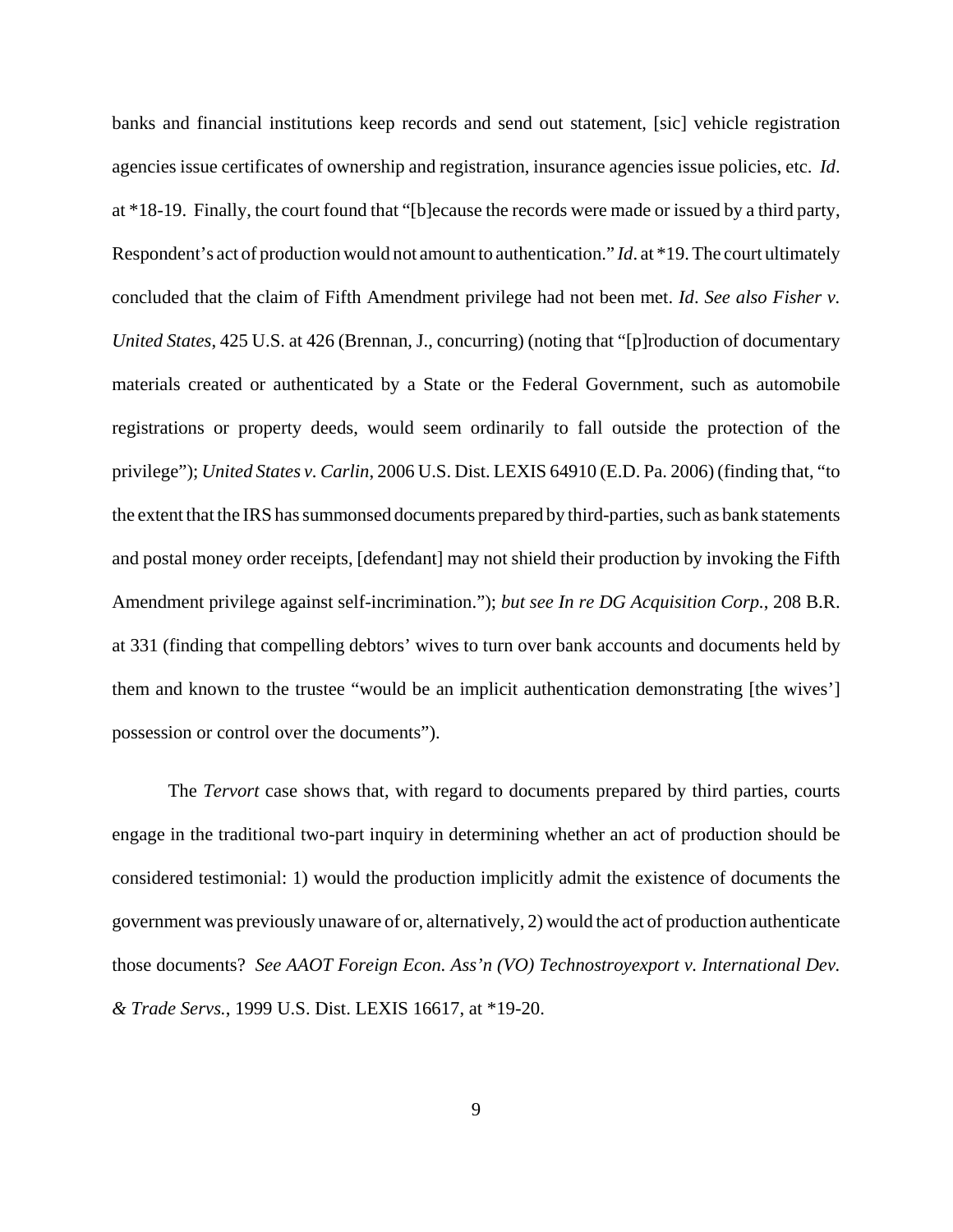At the hearing, the trustee established its awareness of the existence of Flores' bank statements and documents evidencing ownership of real property and vehicles. *See Doe v. United States (In re Grand Jury Subpoena)*, 383 F.3d at 910 (noting, in the context of examining the "testimonial" prong of the act-of-production privilege, that "[t]he government 'bears the burdens of production and proof on the questions of . . . possession and existence of the summoned documents."). In light of the trustee's prior knowledge of these documents, Flores' compelled production would not be testimonial under the first example of when an act of production may implicate the Fifth Amendment. *See Fisher*, 425 U.S. at 411 (noting that where the existence of the documents is a foregone conclusion, their compelled production is not testimonial, and thus is not be protected by the Fifth Amendment). Additionally, because these documents can all be authenticated without Flores' testimony, the second example of when an act of production may be testimonial is also not implicated. *See Fisher*, 425 U.S. at 413 (noting that a taxpayer who had not prepared the subpoenaed documents would not be competent to authenticate them because he would not be in a position to vouch for their accuracy); *United States v. Taylor*, 2007 U.S. Dist. LEXIS 18357, at \*18 (D. Ariz. Mar. 14, 2007) (rejecting defendant's assertion that compelled production of her bank statements would be testimonial because only the bank's employees could authenticate defendant's bank statements).

Without a finding that the act of production would be testimonial (i.e. that producing the documents would admit their existence or authenticate them), an examination of whether the production would be self-incriminatory is unnecessary. *See Fox*, 721 F.2d at 40 (an act of production must be both testimonial and incriminatory before that act will be protected by the Fifth Amendment). In sum, the court finds that Flores has not established his entitlement to claim the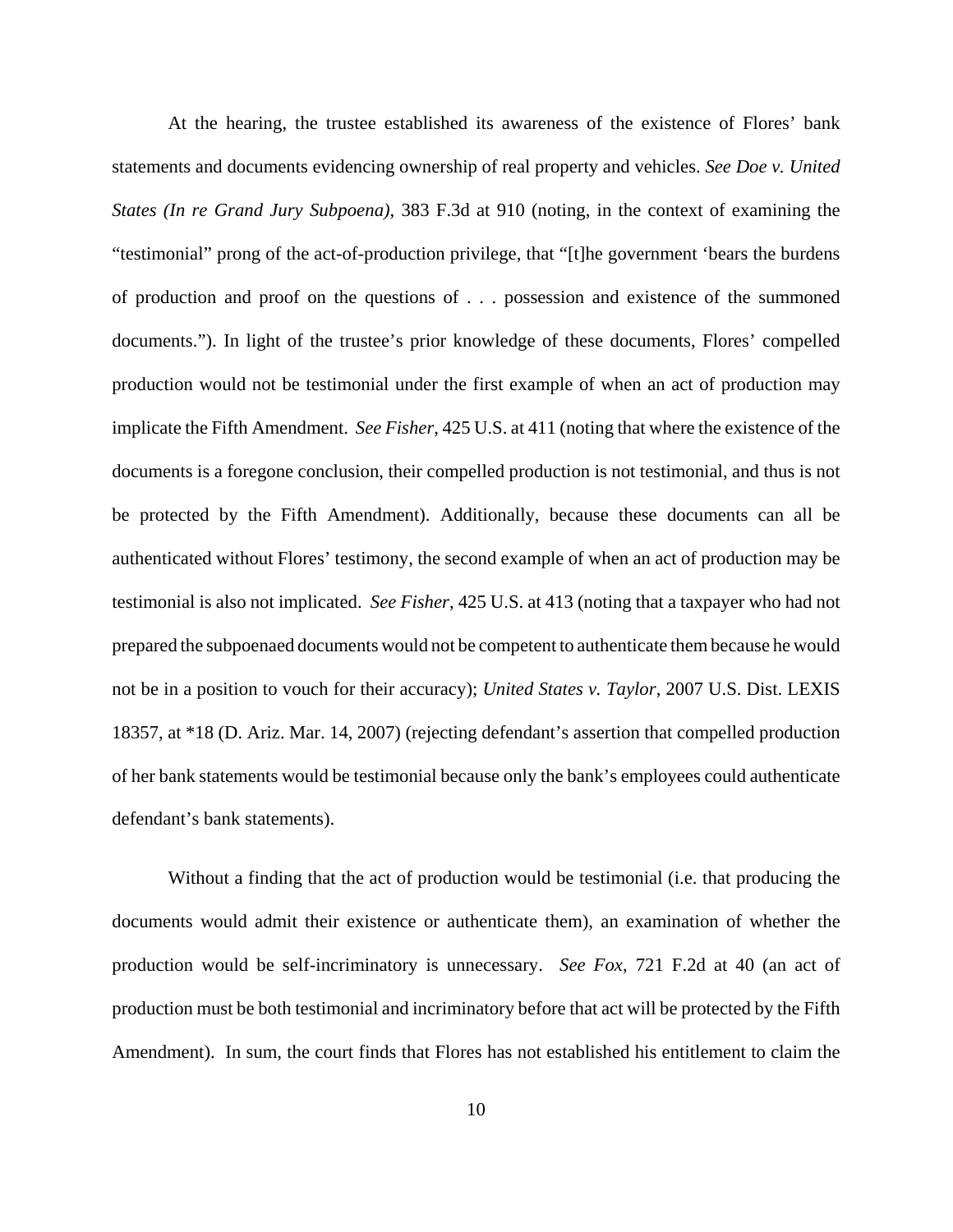Fifth Amendment act-of-production privilege with regard to: 1) his bank statements from 2005, 2006, 2007 and 2008 for any accounts on which Flores is a signatory; 2) any titles for vehicles, boats, recreational vehicles, trailers, and any other titled property in which Flores currently holds an interest, either individually or through community property; and 3) any documents evidencing ownership in real property in which Flores holds an ownership interest. The act of producing these documents would not have the required "testimonial"aspects to invoke Fifth Amendment protection.

The final category of documents requested by the trustee constitutes Flores' financial statements, either prepared by Flores or on his behalf, for the years 2005, 2006, 2007 and 2008. Similarly, in the trustee's request for tax returns, etc. (addressed above) the trustee also requested the production of "any other supporting documentation evidencing income earned" for Flores and his wife. The same analysis described above–would production of the documents be testimonial and incriminating?–applies to the production of these documents, regardless of who prepared them. *See Fox*, 721 F.2d at 39 (distinguishing *Fisher*, which held that a taxpayer could not be shielded from compelled disclosure of his accountant's work papers (because such production was not "testimonial"), and concluding that, where such production *would* constitute testimony as to the identity and genuineness of the documents, "who prepared the records is far less important than the fact that they are [the subpoenaed party's] records"). Here, Flores' production of his personal financial statements, as well as other documents evidencing his income (whether prepared by him or by his accountant) would be testimonial. By producing the requested documents, Flores would be admitting their existence as well as the fact that they are *his* records and are in his possession and control. *See Fisher*, 425 U.S. at 410. Additionally, his production of these documents in response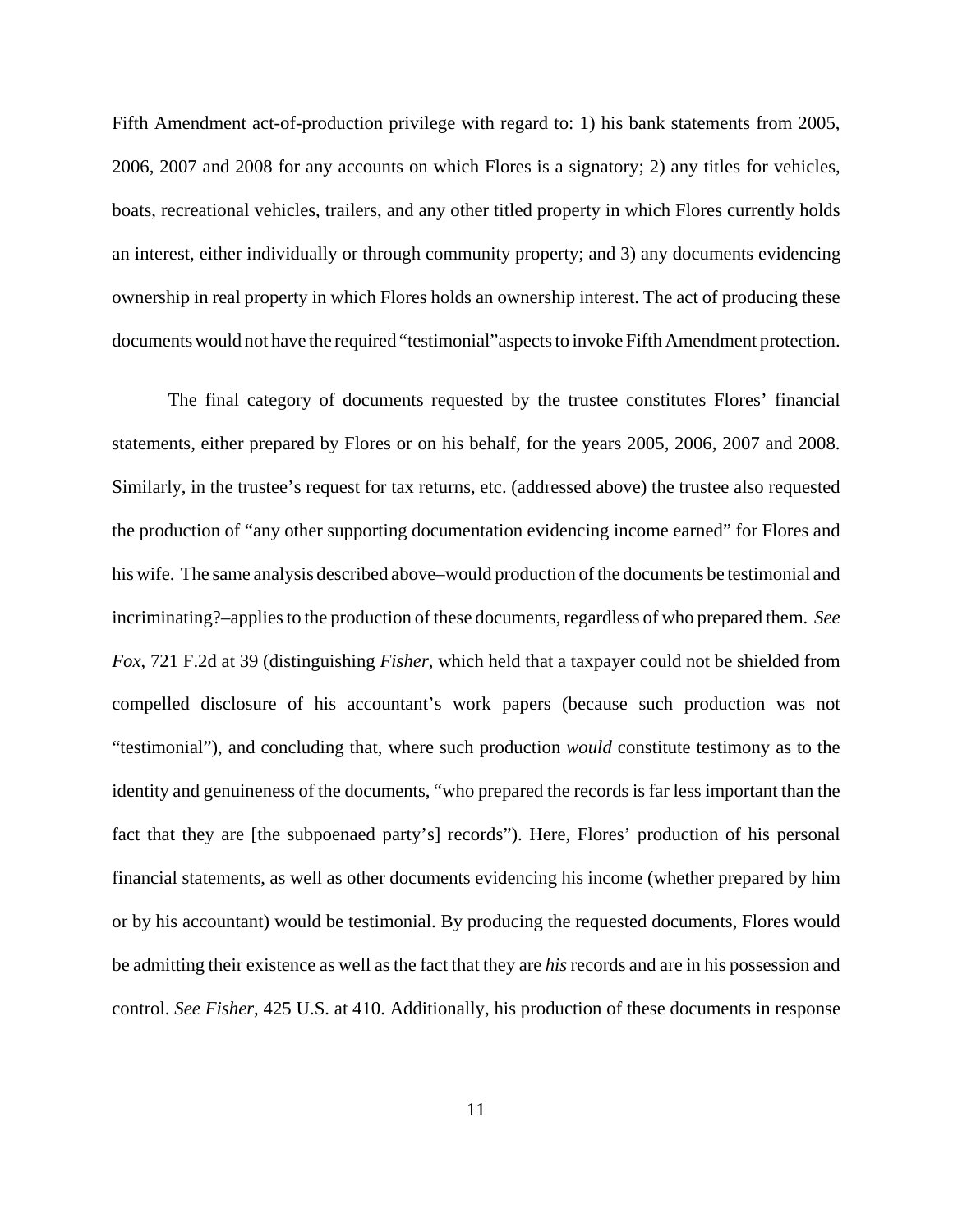to the Trustee's subpoena would authenticate them; it would serve as an admission of his belief that "the papers are those described in the subpoena." *Id*.

Unlike the government in *Fisher*, the trustee has not established that it was already aware of the existence of Flores' personal financial statements (such that the first prong of the testimonial aspect of their production could be overcome). And as far as the "other supporting documents" evidencing his and his wife's income, this appears to be the kind of "fishing expedition, that the Fifth Amendment was designed to prevent." *Fox*, 721 F.2d at 38 (finding that a non-specific summons for "all books and records" of the defendant "may compel the taxpayer to add to the 'sum total of the Government's information,' and concluding that such a broad summons was nothing more than an impermissible fishing expedition). Even if the trustee had been able to establish its prior knowledge of these documents, Flores' compelled production of them would still qualify for protection under the second prong of the testimonial inquiry; his production would serve to authenticate the documents. *See Fox*, 721 F.2d at 39 (finding that "compelled production of records in a taxpayer's possession–even records prepared by a third party–implicitly authenticates the records as the taxpayer's own and thus violates the Fifth Amendment"). In sum, the court finds that compelling Flores' to produce his personal financial statements (insofar as they are not required records), and requiring the production of "any other supporting documents" evidencing his and his wife's income, would be testimonial under both prongs of the testimonial inquiry as described in *Fisher*. Thus, the first prong of the Fifth Amendment act-of-production privilege–that the production would be "testimonial"–has been satisfied.

With respect to the second prong of the test (that the production would be self-incriminating), Flores has established that requiring him to produce the documents would tend to incriminate him.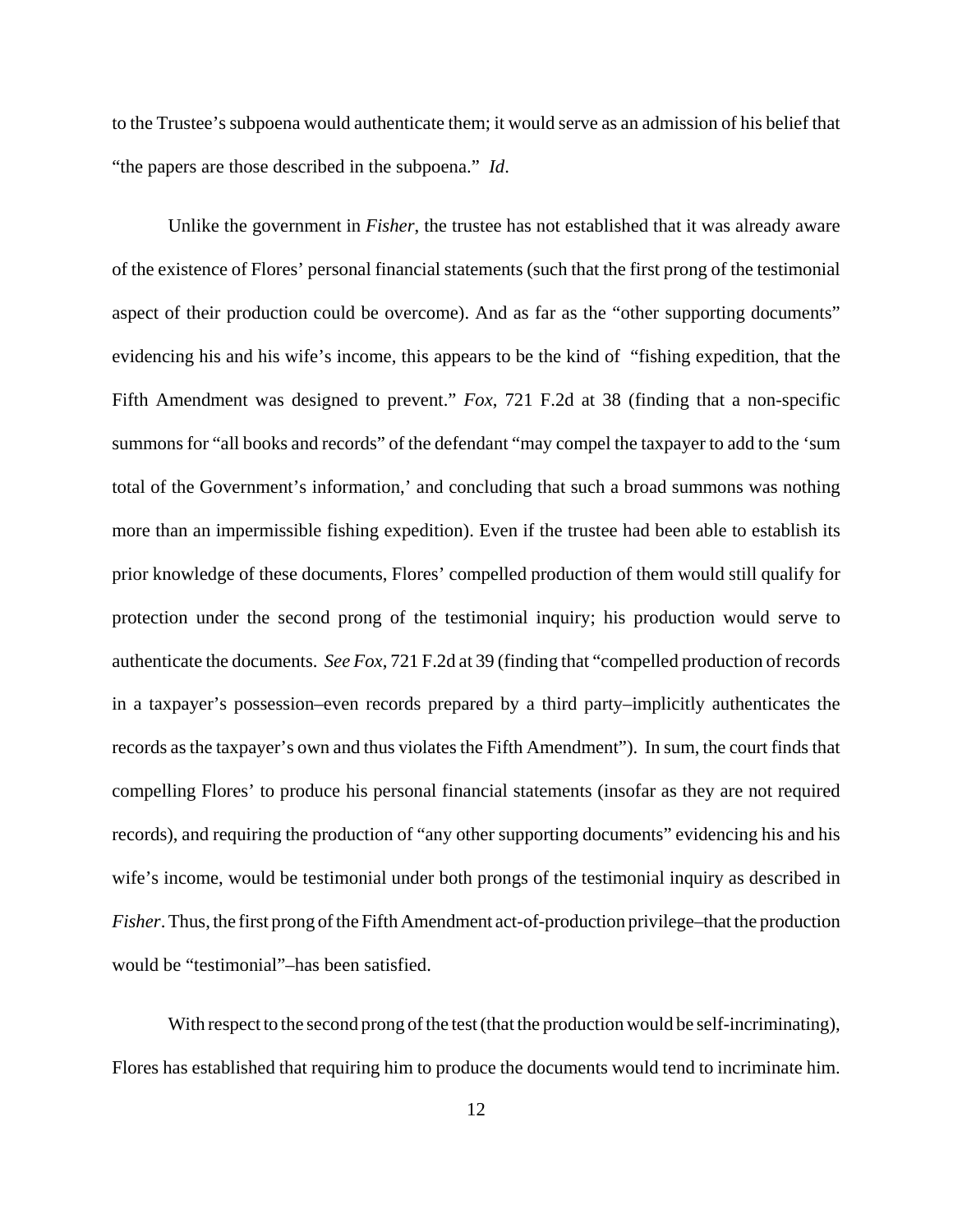"The central standard for the ... application of the fifth amendment privilege against selfincrimination is whether the claimant is confronted by substantial and 'real', and not merely trifling or imaginary, hazards of incrimination.' The privilege applies only in 'instances where the witness has reasonable cause to apprehend danger' of criminal liability. *United States v. Argomaniz*, 925 F.2d 1349, 1353 (11th Cir. 1991) (citations omitted); *see also Butcher v. Bailey*, 753 F.2d 465, 470 (6th Cir. 1985) (stating that the defendant seeking to avoid production of certain documents on Fifth Amendment grounds "bears the 'burden of establishing a reasonable cause to fear prosecution' by 'identifying the nature of the criminal charge or supplying sufficient facts so that a particular criminal charge can reasonably be identified by the court.'") (citation omitted). Flores cannot be compelled to produce his private financial statements or other supporting documents (not included in his filed tax forms, which fall within the "required records" exception to the act-of-production privilege) evidencing income earned for Flores and his wife.

There is the independent question whether the production of documents proving the Defendant's ownership of various items of real and personal property is appropriate. The standard for production in general is that the discovery will likely be relevant, or will lead to the discovery of information relevant at trial. *See* FED.R.CIV.P. 26(b)(1); *see also* CHARLES ALAN WRIGHT & ALAN MILLER & RICHARD R. MARCUS, 8B FED. PRACT. & PROC (3D), § 2206 (West 2010). As a general rule, whether a defendant is capable of satisfying a judgment is not relevant to the question of whether the plaintiff is entitled to a judgment. Absent a more specific showing by the Plaintiff here that the discovery of this defendant's assets is relevant to (or is likely to lead to the discovery of information relevant to) establishing an element of the Plaintiff's case, the request for production of these items should be denied as beyond the scope of discovery permitted even under the very